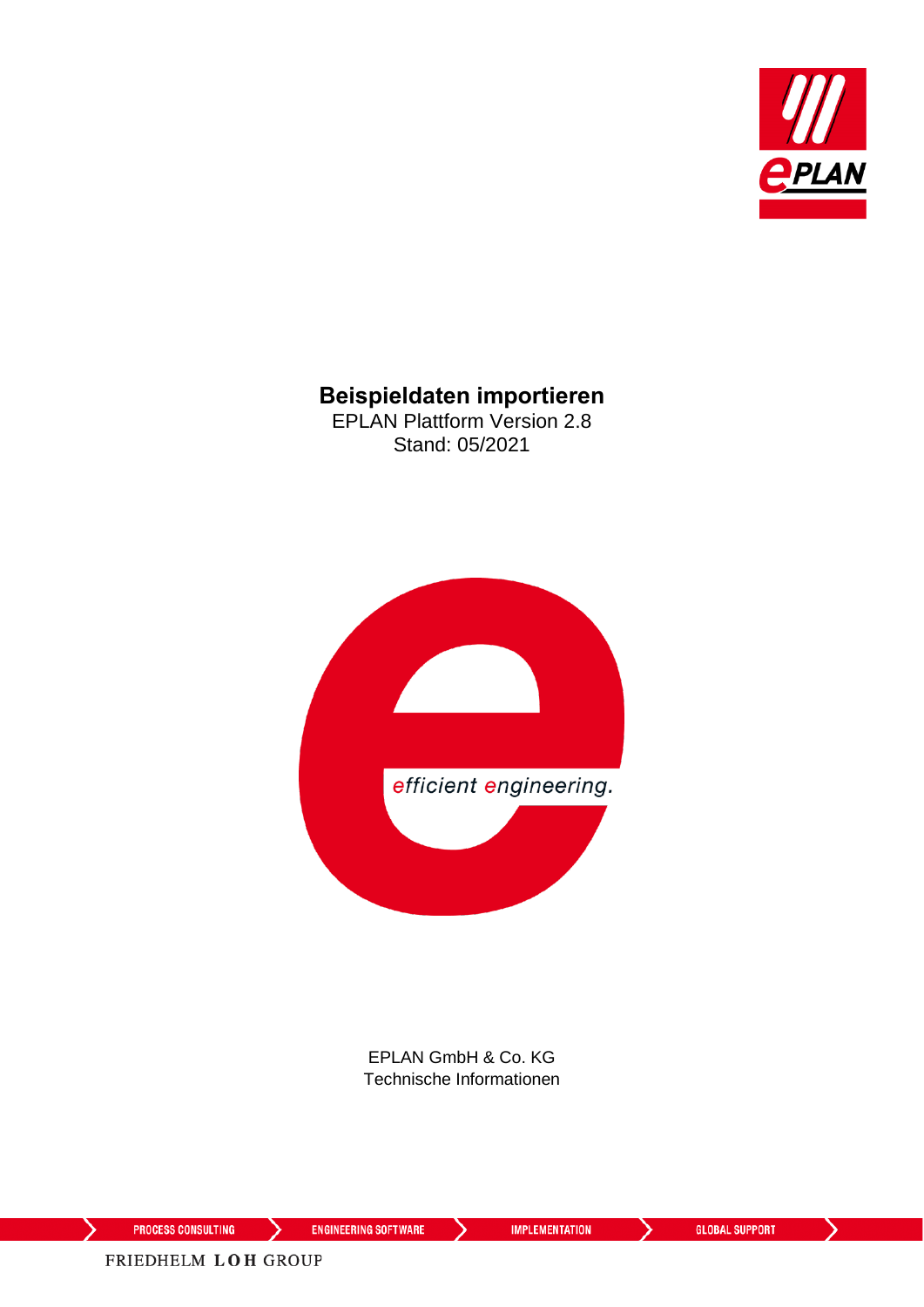

Copyright © 2021 EPLAN GmbH & Co. KG

EPLAN GmbH & Co. KG assumes no liability for either technical or printing errors, or for deficiencies in this technical information and cannot be held liable for damages that may result directly or indirectly from the delivery, performance, and use of this material.

This document contains legally protected information that is subject to copyright, trademark law, design law and other legal provisions. All rights are protected. This document or parts of this document may not be copied or reproduced by any other means without the express prior consent of EPLAN GmbH & Co. KG.

The software described in this document is subject to a licensing agreement and, if applicable, other contractual provisions. The utilization and reproduction of the software are only permitted in accordance with the specifications of this license agreement and, if applicable, any further existing contractual specifications.

RITTAL® is a registered trademark of Rittal GmbH & Co. KG.

EPLAN®, EPLAN Electric P8®, EPLAN Fluid®, EPLAN Preplanning®, EPLAN Pro Panel®, EPLAN Smart Wiring®, EPLAN Harness proD®, ePULSE®, eVIEW®, eBUILD, SYNGINEER and EPLAN Cogineer® are registered trademarks of EPLAN GmbH & Co. KG.

Windows 7®, Windows 8.1®, Windows 10®, Windows Server 2008 R2®, Windows Server 2012®, Windows Server 2012 R2®, Microsoft Windows®, Microsoft Office®, Microsoft® Excel®, Microsoft® Access® and Notepad® are registered trademarks of the Microsoft Corporation (in accordance with the laws of the State of Washington).

PC WORX®, CLIP PROJECT®, INTERBUS® and PROFINET® are registered trademarks of Phoenix Contact GmbH & Co. KG.

AutoCAD® and AutoCAD Inventor® are registered trademarks of Autodesk, Inc.

STEP 7<sup>®</sup>, SIMATIC<sup>®</sup> and SIMATIC HW Config<sup>®</sup> are registered trademarks of Siemens AG.

InstallShield<sup>®</sup> is a registered trademark of InstallShield, Inc. FLEXERA SOFTWARE LLC.

Adobe® Reader® and Adobe® Acrobat® are registered trademarks of Adobe Systems Inc.

Intel® is a registered trademark of Intel Corporation.

Citrix® is a registered trademark of Citrix Systems, Inc.

TwinCAT® is a registered trademark of Beckhoff Automation GmbH.

Unity Pro® is a registered trademark of Schneider Electric S.E.

RSLogix 5000<sup>®</sup> and RSLogix Architect<sup>®</sup> are registered trademarks of Rockwell Automation Inc.

All other product names and trade names are trademarks or registered trademarks of their respective owners.

EPLAN uses the Open Source software 7-Zip (7z.dll), Version 16.00, Copyright © by Igor Pavlov. The source code of 7-Zip is subject to the GNU Lesser General Public License (LGPL). The source code of 7-Zip and details on this license can be found on the following Web site: http://www.7-zip.org

EPLAN uses the Open Source software Open CASCADE, Version 7.5.0, Copyright © by Open CASCADE S.A.S. The source code of Open CASCADE is subject to the Open CASCADE Technology Public License. The source code of Open CASCADE and details on this license can be found on the following website: http://www.opencascade.org

EPLAN makes an import function available which uses eCl@ss. The use of the eCl@ss standard is subject to a license and requires registration and downloading in the download portal: http://www.eclassdownload.com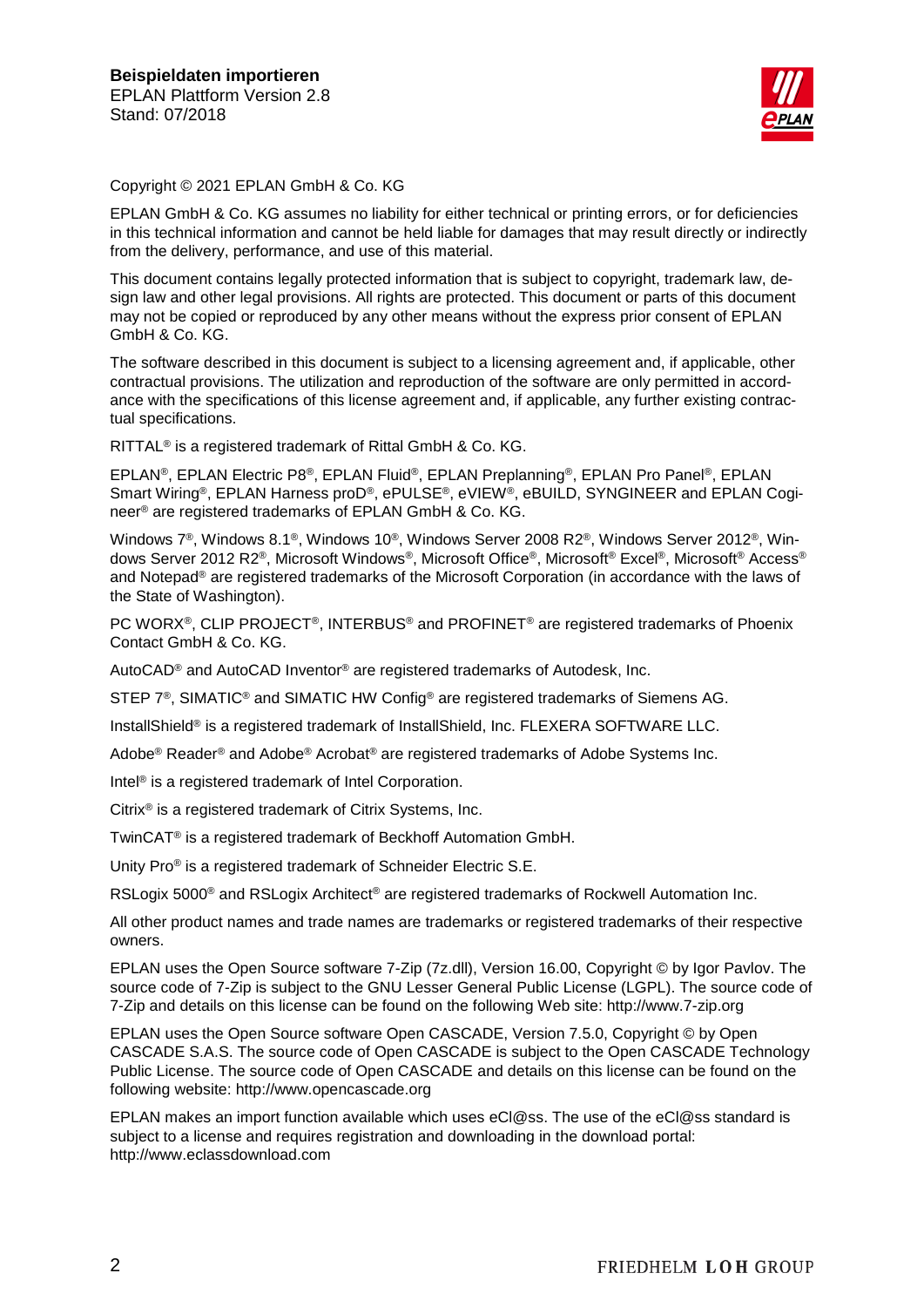

EPLAN uses the dotNetRDF © library: http://www.dotnetrdf.org, Copyright (c) 2009-2013 dotNetRDF Project (dotnetrdf-develop@lists.sf.net). The source code is subject to the MIT license: https://opensource.org/licenses/MIT

EPLAN uses Google Chromium ©, Version 88. https://www.chromium.org, Copyright © 2015 The Chromium Authors. The source code is subject to the BSD license.

EPLAN uses the Chromium Embedded Framework ©, Version 4324. https://bitbucket.org/chromiumembedded/cef, Copyright © 2008-2020 Marshall A. Greenblatt. Portions Copyright © 2006-2009 Google Inc. The source code is subject to the BSD license.

EPLAN uses CEFSharp ©, Version 88. https://cefsharp.github.io, Copyright © The CefSharp Authors. The source code is subject to the BSD license.

EPLAN uses Microsoft Unity ©, Version 4.0.1. https://github.com/unitycontainer/unity, Copyright © Microsoft. The source code is subject to the Apache license, Version 2.0.

This application incorporates Open Design Alliance software pursuant to a license agreement with Open Design Alliance. Open Design Alliance Copyright © 2002–2020 by Open Design Alliance. All rights reserved.

EPLAN uses the PDFlib library, Version 9.2.0, Copyright © by PDFlib GmbH. Copyright reserved.

EPLAN uses the PLOP library, Version 5.3p1, Copyright © by PDFlib GmbH. All rights reserved.

The license management portion of this Licensee Application is based upon one or more of the following copyrights: Sentinel® RMS, © 2005 SafeNet, Inc., all rights reserved, and Sentinel® EMS, © 2009 SafeNet, Inc., all rights reserved. Sentinel® is a registered trademark of SafeNet, Inc.

EPLAN uses the the Open Source software QR Code generator library, Version 1.2.1. https://www.nayuki.io/page/qr-code-generator-library, Copyright © by Project Nayuki. The source code is subject to the MIT License.

The complete license texts for the Open Source licenses mentioned above are available in the following file:

<Installation directory>\bin\License.txt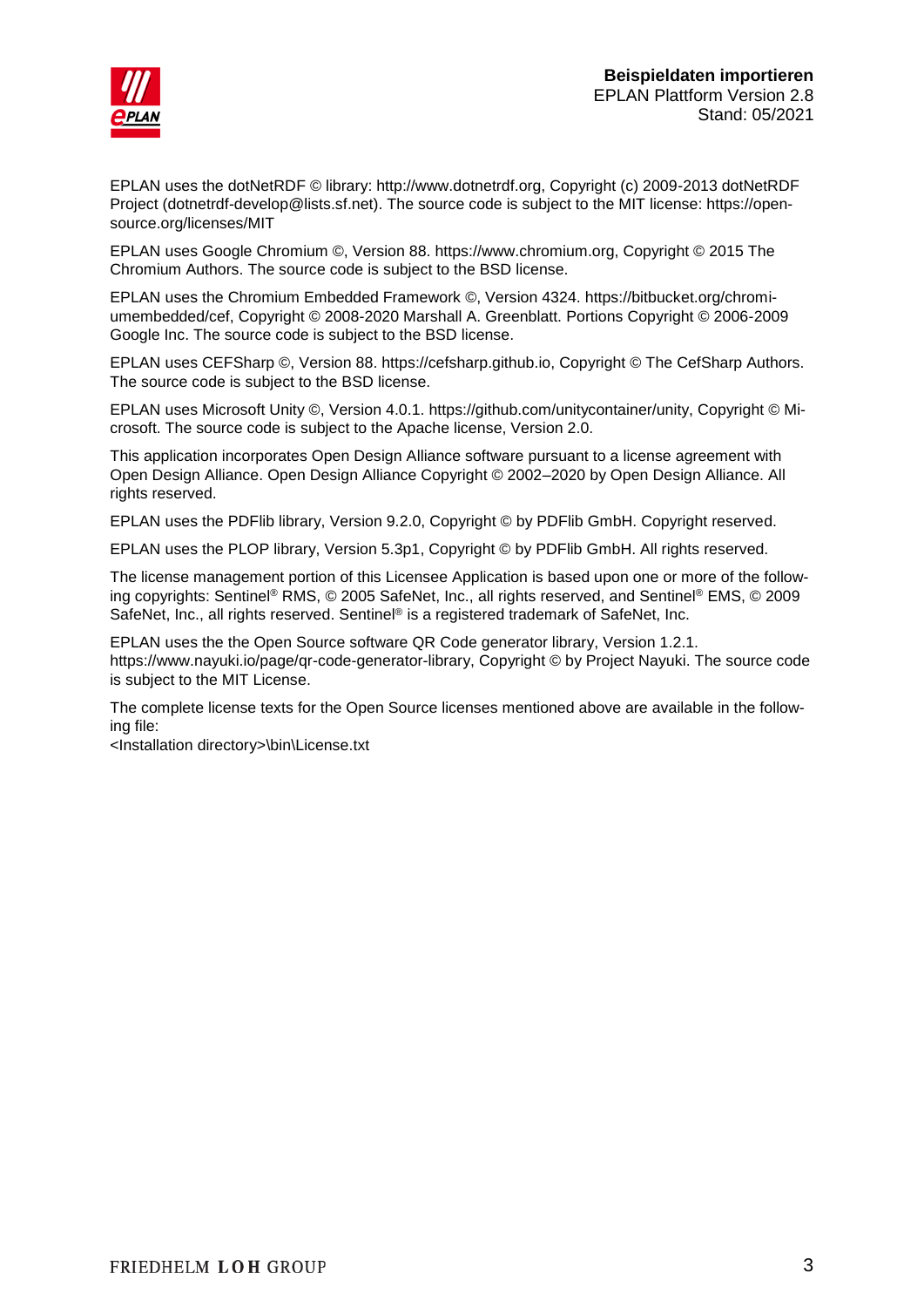

# **Inhaltsverzeichnis**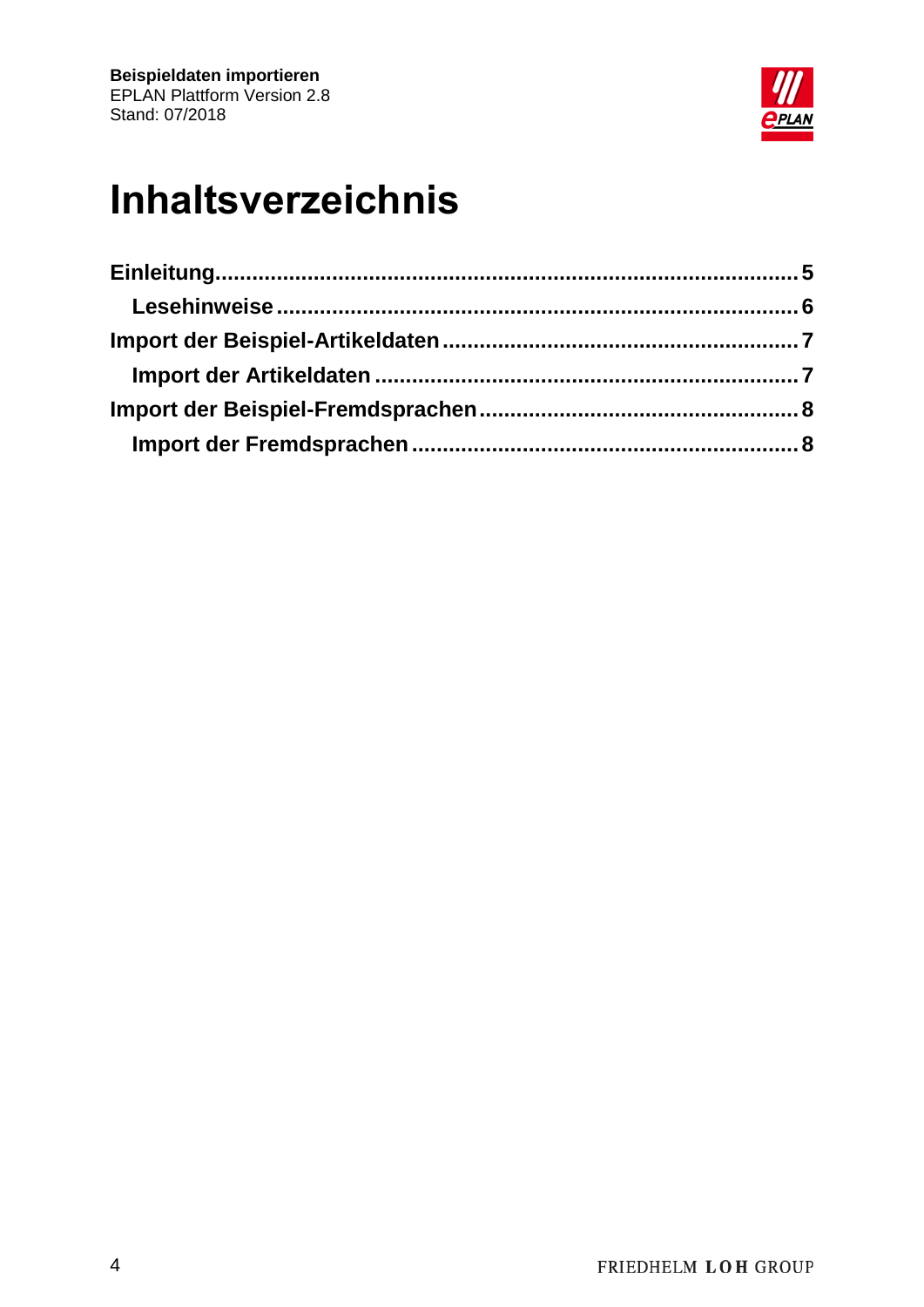

# <span id="page-4-0"></span>**Einleitung**

Sehr geehrte Anwenderin, sehr geehrter Anwender,

das Team von EPLAN GmbH & Co. KG freut sich, Sie als Anwender begrüßen zu können.

Dieses Dokument beschreibt den Import von Beispieldaten der Artikelverwaltung und des Wörterbuchs. Die Informationen sind relevant für EPLAN Anwender, die zuvor noch keine EPLAN Version im Einsatz hatten und jetzt mit der 64 Bit-Variante der EPLAN Plattform 2.8 in Kombination mit einem SQL-Server einsteigen.

Voraussetzung hierfür ist ein bereits eingerichteter und gestarteter SQL-Server.

Eine entsprechende Vorgehensweise ist insgesamt für die folgenden Programmvarianten der EPLAN Plattform möglich:

- EPLAN CPM
- **•** EPLAN Education
- EPLAN Electric P8
- EPLAN Fluid
- EPLAN Preplanning
- EPLAN Pro Panel
- **EPLAN Trial**

**Hinweis:** Anwender, die die EPLAN Plattform 2.8 in Verbindung mit Office 64 Bit oder frühere (32 Bit-) Versionen der EPLAN Plattform nutzen, haben diese Daten bereits auf Ihrem System.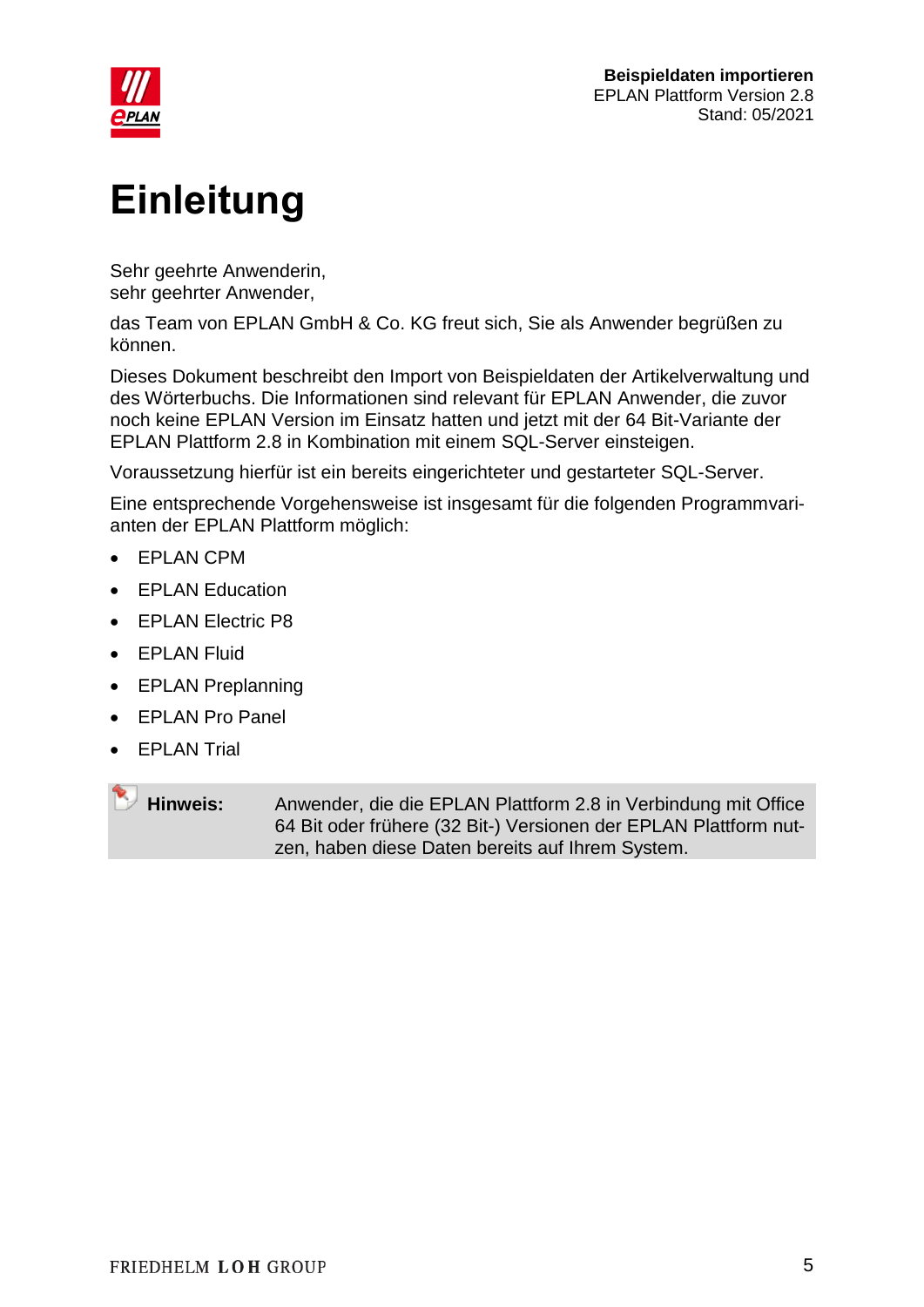

## <span id="page-5-0"></span>**Lesehinweise**

Bevor Sie mit der Lektüre beginnen, beachten Sie bitte folgende Symbole und Schreibweisen, die in diesem Dokument verwendet werden:

| <b>Achtung:</b>  | Texte, die durch diese Grafik eingeleitet werden, sind Warnhin-<br>weise. Sie sollten diese Hinweise unbedingt lesen, bevor Sie die<br>Bearbeitung fortsetzen! |
|------------------|----------------------------------------------------------------------------------------------------------------------------------------------------------------|
|                  |                                                                                                                                                                |
| Hinweis:         | Texte, die durch diese Grafik eingeleitet werden, enthalten zu-<br>sätzliche Hinweise.                                                                         |
|                  |                                                                                                                                                                |
| Tipp:            | Hinter dieser Grafik finden Sie nützliche Tipps, die Ihnen den<br>Umgang mit dem Programm erleichtern.                                                         |
|                  |                                                                                                                                                                |
| <b>Beispiel:</b> | Beispiele werden durch diese Grafik eingeleitet.                                                                                                               |

- Elemente der Benutzeroberfläche sind **fett** gekennzeichnet und dadurch sofort im Text zu finden.
- *Kursiv* hervorgehobene Texte sagen Ihnen, was besonders wichtig ist und worauf Sie unbedingt achten sollten.
- Codebeispiele, Verzeichnisnamen, Direkteingaben u.ä. werden in einer nichtproportionalen Schrift dargestellt.
- Funktionstasten, Tasten der Tastatur sowie Schaltflächen innerhalb des Programms werden in eckigen Klammern dargestellt (wie beispielsweise **[F1]** für die Funktionstaste "F1").
- Um den Lesefluss zu verbessern, verwenden wir in diesem Dokument häufig einen sogenannten "Menüpfad" (z.B. **Hilfe > Inhalt**). Die im Menüpfad aufgeführten Menüs und Optionen müssen in der angegebenen Reihenfolge ausgewählt werden, um eine bestimmte Programmfunktion aufzufinden. Über den oben aufgeführten Menüpfad rufen Sie z.B. das Hilfesystem von EPLAN auf.
- In den Handlungsanweisungen, die Sie Schritt für Schritt zu einem bestimmten Ziel führen, finden Sie an vielen Stellen hinter dem nach rechts zeigenden Pfeil-Symbol  $\implies$  die Reaktion des Programms auf Ihre Aktion.
- Im Zusammenhang mit Einstellungen oder Feldern (z.B. Kontrollkästchen), die nur ein- oder ausgeschaltet werden können, verwenden wir in diesem Dokument häufig die Begriffe "aktivieren" (Einstellung danach aktiv | | und "deaktivieren" (Einstellung danach inaktiv  $\Box$ ).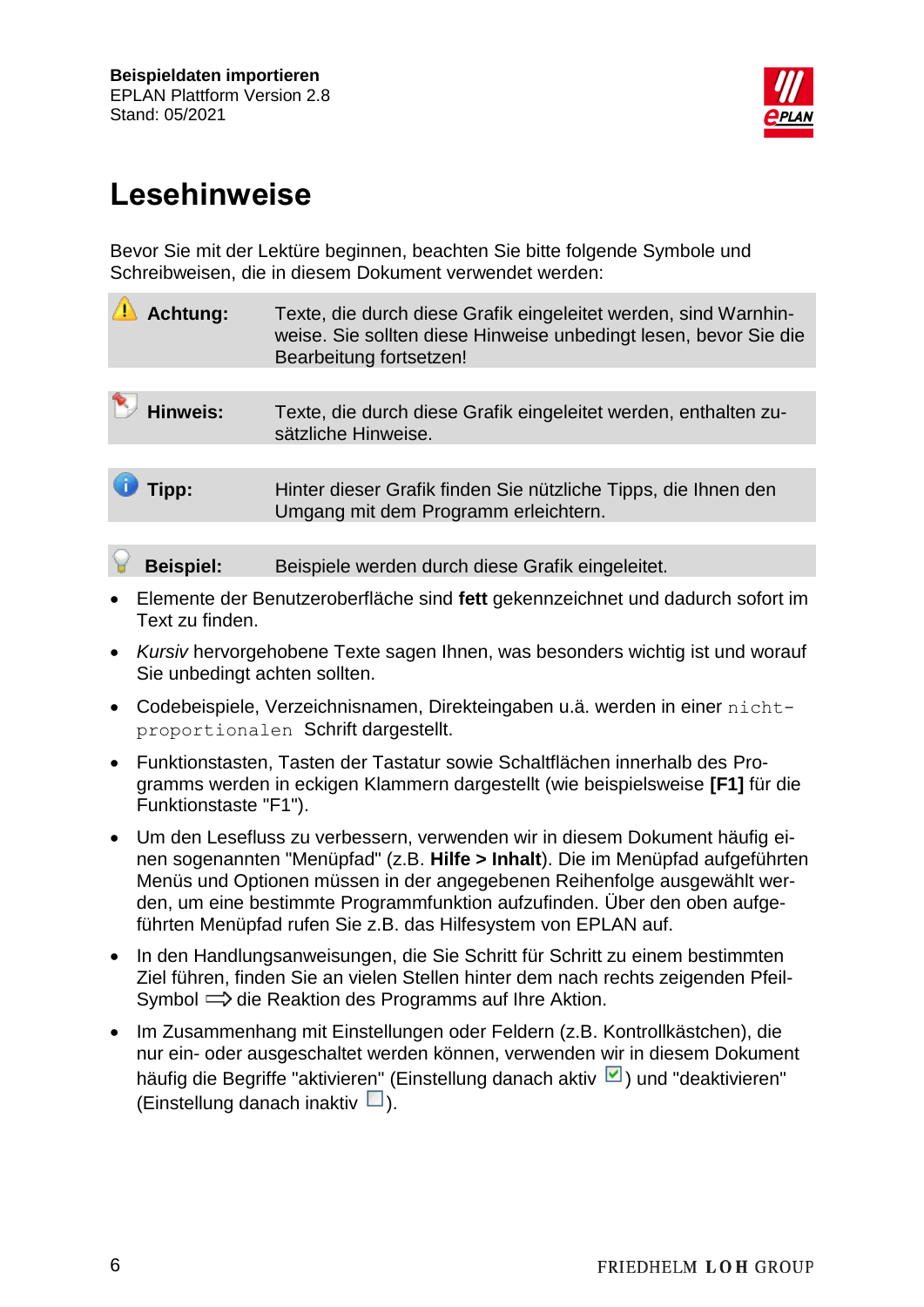

## <span id="page-6-0"></span>**Import der Beispiel-Artikeldaten**

In diesem Kapitel erfahren Sie, wie Sie die heruntergeladenen Artikeldaten in Ihre Artikelverwaltung importieren.

Voraussetzung für den Import ist eine korrekt eingerichtete Artikelverwaltung auf einem SQL / SQL Express Server, die noch keine Artikel enthält.

## <span id="page-6-1"></span>**Import der Artikeldaten**

Für den Import der Beispiel-Artikeldaten haben Sie zwei Möglichkeiten: Die Artikeldaten können aus einer XML-Datei oder aus einer EDZ-Datei importiert werden. Die XML-Datei enthält die Artikelinformationen, die innerhalb der EPLAN Artikelverwaltung zur Verfügung stehen. Die EDZ-Datei bietet Ihnen zusätzlich zu den Artikeldaten auch Makros für einige Artikel. Die Funktionalität **EDZ Import** setzt das Lizenzmodul "EPLAN EDZ Format" voraus.

Um die Daten zu importieren, gehen Sie bitte wie folgt vor:

- 1. Wählen Sie die Menüpunkte **Dienstprogramme > Artikel > Verwaltung**.
- 2. Klicken Sie in der Artikelverwaltung auf [**Extras] > Importieren**.
- Der Dialog **Datensätze importieren** wird geöffnet.
- 3. Wählen Sie, abhängig von der zu importierenden Datei, im Feld Dateityp **XML** oder **EPLAN Data Portal-Austauschformat (EDZ)**.
- 4. Wählen Sie im Feld **Dateiname** über die Schaltfläche **[…]** die zu importierende Datei.
- 5. Wählen Sie eine Option für den Import:
	- a. **Nur neue Datensätze hinzufügen**
	- **b. Nur vorhandene Datensätze aktualisieren**
	- **c. Vorhandene Datensätze aktualisieren und neue hinzufügen**
- 6. Bestätigen Sie den Dialog **Datensätze importieren** mit **[OK]**.
- $\Rightarrow$  Der Import der Beispiel-Artikeldaten wird jetzt durchgeführt.

#### **Achtung:** Falls Ihre Datenbank bereits Artikel enthält, sollten Sie vor dem Import mit den Optionen b oder c eine Datensicherung der Artikeldatenbank erstellen.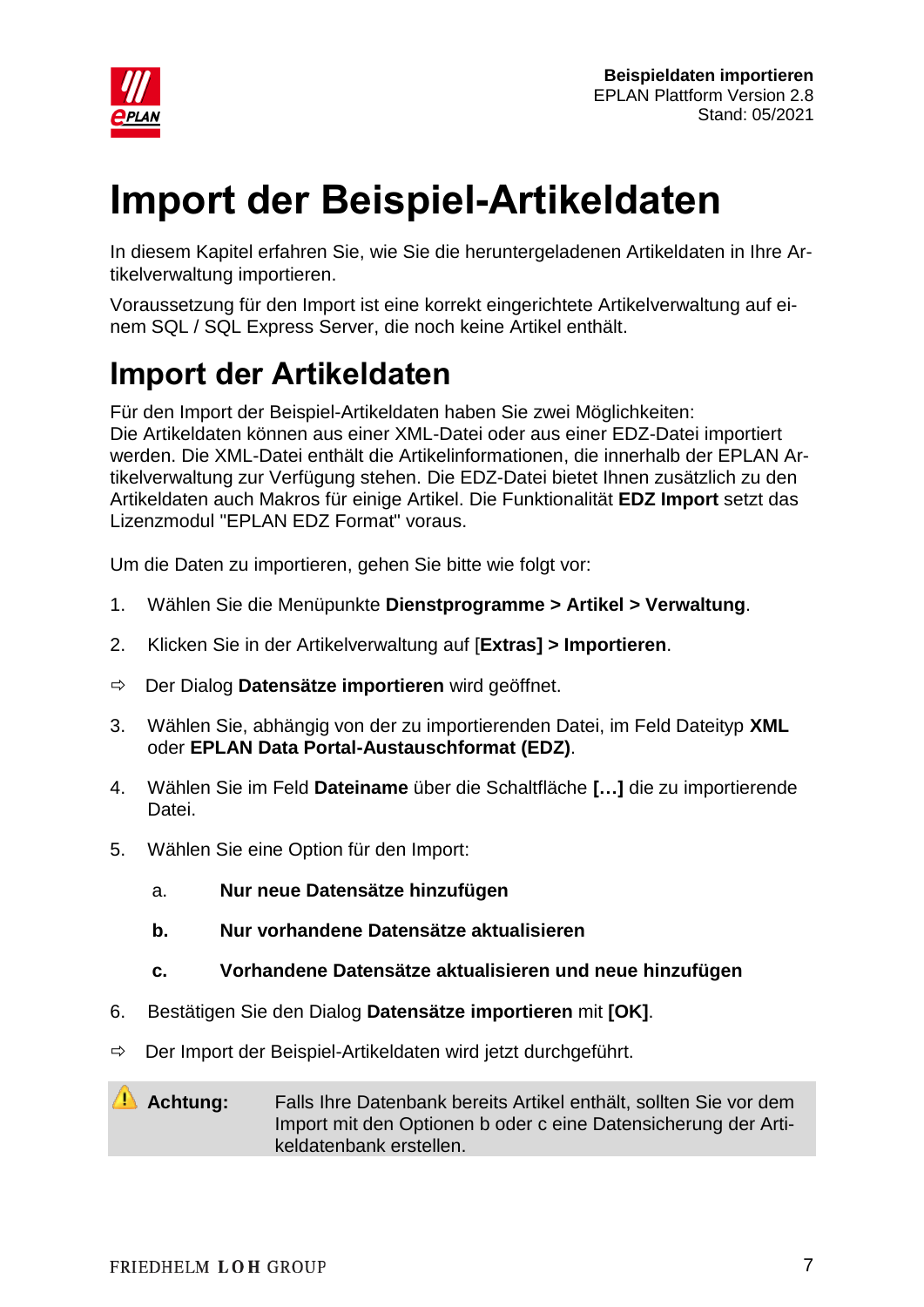

## <span id="page-7-0"></span>**Import der Beispiel-Fremdsprachen**

In diesem Kapitel erfahren Sie, wie Sie die heruntergeladenen Fremdsprachen-Daten in Ihr Wörterbuch importieren.

Voraussetzung für den Import ist ein korrekt eingerichtetes Wörterbuch auf einem SQL / SQL Express Server, das noch keine Einträge enthält.

### <span id="page-7-1"></span>**Import der Fremdsprachen**

Für den Import der Fremdsprachen stellen wir Ihnen eine ETD-Datei mit Beispieldaten bereit. Um die Daten zu importieren, gehen Sie bitte wie folgt vor:

- 1. Wählen Sie die Menüpunkte **Dienstprogramme > Übersetzung > Wörterbuch bearbeiten**.
- Der Dialog **Wörterbuch** wird geöffnet.
- 2. Wählen Sie die Registerkarte **Verwaltung**.
- 3. Klicken Sie auf [**Extras] > Import.**
- Der Dialog **Wörterbuch importieren** wird geöffnet.
- 4. Wählen Sie im Feld Dateityp **XML-Datei (\*.etd)**, und navigieren Sie dann über **Suchen in** zu der heruntergeladenen ETD-Datei.
- 5. Bestätigen Sie Ihre Dateiauswahl mit **[Öffnen]**.
- 6. Markieren Sie im Dialog **Quellsprache auswählen** Ihre Ausgangssprache, und bestätigen Sie den Dialog mit **[OK]**.
- 7. Bestätigen Sie den Dialog **Sprache nicht vorhanden** mit **[Ja für alle]**, wenn Sie alle Beispielsprachen hinzufügen wollen.
- $\Rightarrow$  Der Import wird jetzt durchgeführt.

**Achtung:** Falls Ihre Datenbank bereits Einträge enthält, sollten Sie vor dem Import eine Datensicherung des Wörterbuchs erstellen.